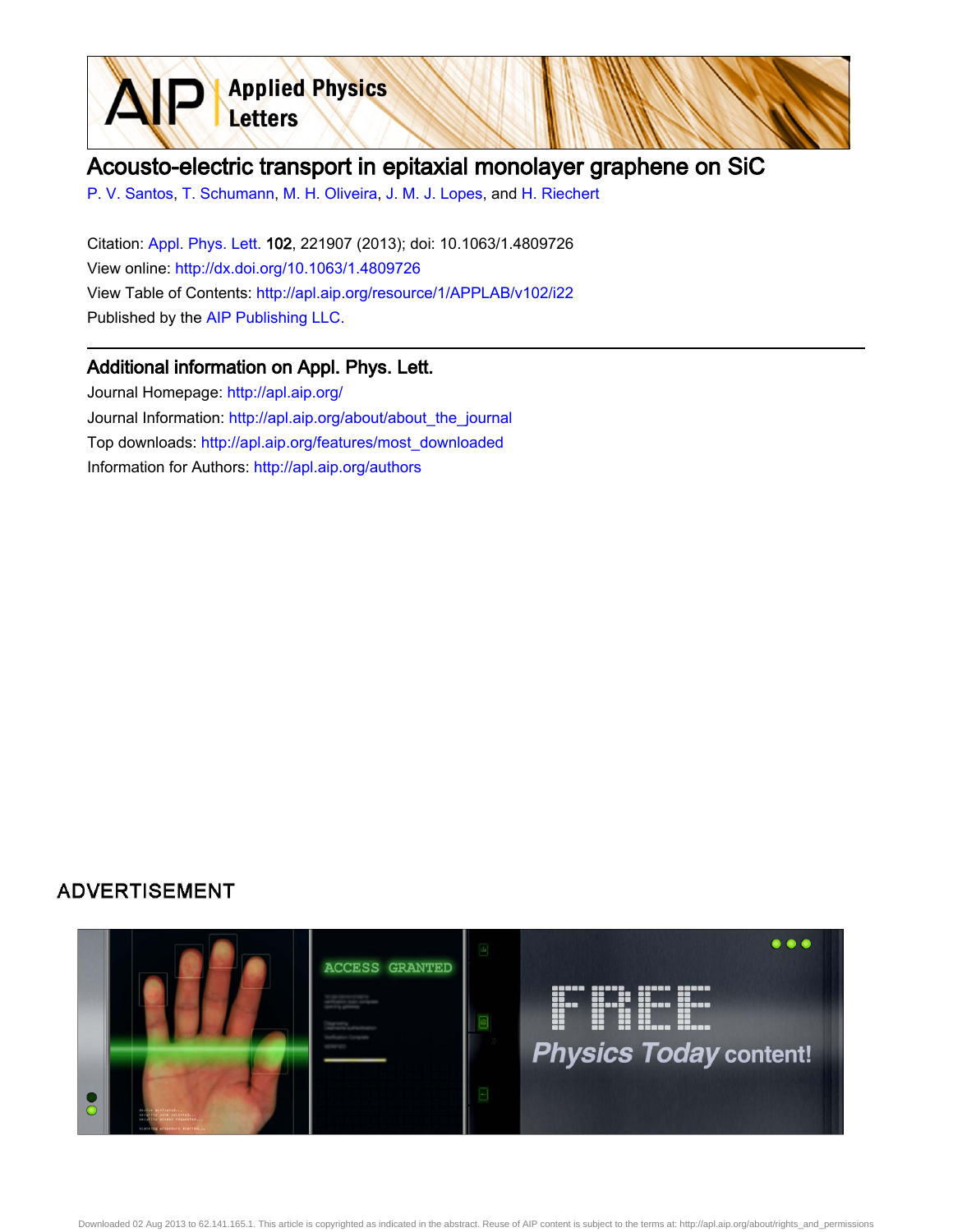

## [Acousto-electric transport in epitaxial monolayer graphene on SiC](http://dx.doi.org/10.1063/1.4809726)

P. V. Santos,<sup>a)</sup> T. Schumann, M. H. Oliveira, Jr., J. M. J. Lopes, and H. Riechert Paul-Drude-Institut für Festkörkperelektronik, Hausvogteiplatz 5-7, 10117 Berlin, Germany

(Received 8 March 2013; accepted 21 May 2013; published online 5 June 2013)

We report on the piezoelectric excitation and acoustic charge transport by gigahertz surface acoustic waves (SAWs) in epitaxial monolayer graphene (EG) on SiC. The GHz SAWs frequencies were generated by interdigital transducers fabricated on a piezoelectric island on the SiC substrate. Acoustic transport studies in a Hall bar geometry show that the propagating SAW field transports carriers in EG, the transport direction being determined by the direction of the acoustic beam. Carrier transport is driven by drift in the piezoelectric field induced by the SAW in EG.  $\odot$  2013 AIP Publishing LLC. [\[http://dx.doi.org/10.1063/1.4809726](http://dx.doi.org/10.1063/1.4809726)]

Graphene is emerging as an important material for electronic applications due to its two dimensional, planar character and the high carrier mobility, which persists up to room temperatures.<sup>[1](#page-3-0)</sup> These favorable properties open the way for exploring carrier control processes alternative to the direct application of electric fields. A particularly interesting approach employs the strain and piezoelectric fields generated by a surface acoustic wave (SAW). A SAW propagating on a graphene layer generates a moving strain field with  $\mu$ m dimensions and tunable amplitude, which can control the carrier mobility by modulating the graphene band structure. $2^2$ In piezoelectric materials, the SAW strain is accompanied by a piezoelectric potential, which can capture carriers and transport them with the acoustic velocity. Contrary to the conventional drift and diffusion process under an electric field, the moving potentials maintain the shape of the carrier packages and enable the control of the carrier density down to the single carrier level. $3$ 

Applications combining graphene and SAWs include sensors based on the change of acoustic properties by light absorption $4$  or upon the adsorption of gaseous species on a graphene layer transferred to a piezoelectric substrate.<sup>5</sup> The moving piezoelectric field induced by a SAW has been shown to induce carrier transport in carbon nanotubes. $6,7$  The effects of SAW fields on the graphene band structure has been theoretically addressed by Thalmeier et al.<sup>[8](#page-3-0)</sup> Recently, Miseikis et  $al$ .<sup>[9](#page-3-0)</sup> have demonstrated SAW-induced carrier transport in graphene. These studies were carried out on graphene layers transferred to a piezoelectric substrate sustaining SAWs with a frequency of a few hundreds of MHz.

In this work, we report on the generation of GHz SAWs as well as on the acoustically induced transport of carriers in epitaxial monolayer graphene (EG) on SiC substrates. The formation of large area graphene sheets by silicon sublima- $\frac{10,11}{1}$  $\frac{10,11}{1}$  $\frac{10,11}{1}$  from the SiC surface enables the production of high quality layers directly on an insulating SiC wafer, which can be processed to devices using conventional planar fabrication techniques. The SAWs were generated by interdigital transducers (IDTs) fabricated on piezoelectric ZnO islands selectively deposited on EG. By taking advantage of the high acoustic velocity of SiC, we demonstrate the generation of SAWs with frequencies above 2.4 GHz using a conventional photolithographic process. These SAW frequencies are substantially higher than those previously reported for acoustic waves on graphene.<sup>[9](#page-3-0)</sup> Acoustic transport studies in a Hall bar geometry show that the SAWs transport carriers in EG, with the transport direction being determined by the direction of the acoustic beam. The driving mechanism for transport has been identified as the drift in the moving piezoelectric field induced by the SAW strain field in the semi-insulating SiC substrate.

The EG samples were prepared on  $10 \times 10$  mm<sup>2</sup> semiinsulating 4H-SiC (0001) substrates by Si sublimation in a 900 mbar Ar atmosphere at a temperature of  $1600^{\circ}$ C for 15 min. Details of the graphene formation process can be found in Ref. [12.](#page-3-0) The SAWs were generated by IDTs (cf., Fig.  $1(a)$ ) photo-lithographically patterned on the sample surface. Due to the small piezoelectricity of the SiC substrates, the IDTs were fabricated on islands consisting of a 350 nmthick piezoelectric ZnO on a  $50 \text{ nm }$  SiO<sub>2</sub> buffer sputtered on the sample surface. In order to avoid degradation of the EG layer, the  $ZnO/SiO<sub>2</sub>$  layer stack was selectively sputtered through a shadow mask. As an additional benefit, the shadow mask produces a smooth thickness gradient at the edges of the sputtered islands, which improves the SAW transmission to the SiC area outside the island. Acoustic delay lines consisting of two aluminum single-finger IDTs for an acoustic wavelength  $\lambda_{SAW} = 2.8 \mu m$  were then deposited on the piezoelectric island using contact lithography. Due to the hexagonal symmetry of the EG/SiC-4H structures, the SAW properties do not depend on the orientation of the delay lines on the sample surface. The  $160 \mu m$  long IDTs have an aperture of 84  $\mu$ m and are separated by 6 mm. For the electrical measurements, the EG layer was structured in the form of a 10  $\mu$ m-wide Hall bar with metal contact pads.

Raman spectra recorded after sample processing show intense G and 2D-lines (cf., Fig.  $1(b)$ ) thus indicating that the graphene layer in the Hall bar is essentially not affected by the processing steps. The Raman signal in the 1250–1500 cm<sup>-1</sup> is assigned to the underlying buffer layer.<sup>[13](#page-3-0)</sup> The electric properties of the processed sample were probed by low-temperature magnetotransport measurements revealing an electron density  $n_{2D} = 2 \times 10^{12} \text{ cm}^{-2}$  and a mobility  $\mu = 1000 \text{ cm}^2 / (\text{Vs})$  at 330 mK.

The excitation of SAWs is demonstrated by measurea)E-mail: [santos@pdi-berlin.de](mailto:santos@pdi-berlin.de) ments of the radio-frequency (rf) power reflection coefficient

Downloaded 02 Aug 2013 to 62.141.165.1. This article is copyrighted as indicated in the abstract. Reuse of AIP content is subject to the terms at: http://apl.aip.org/about/rights\_and\_permissions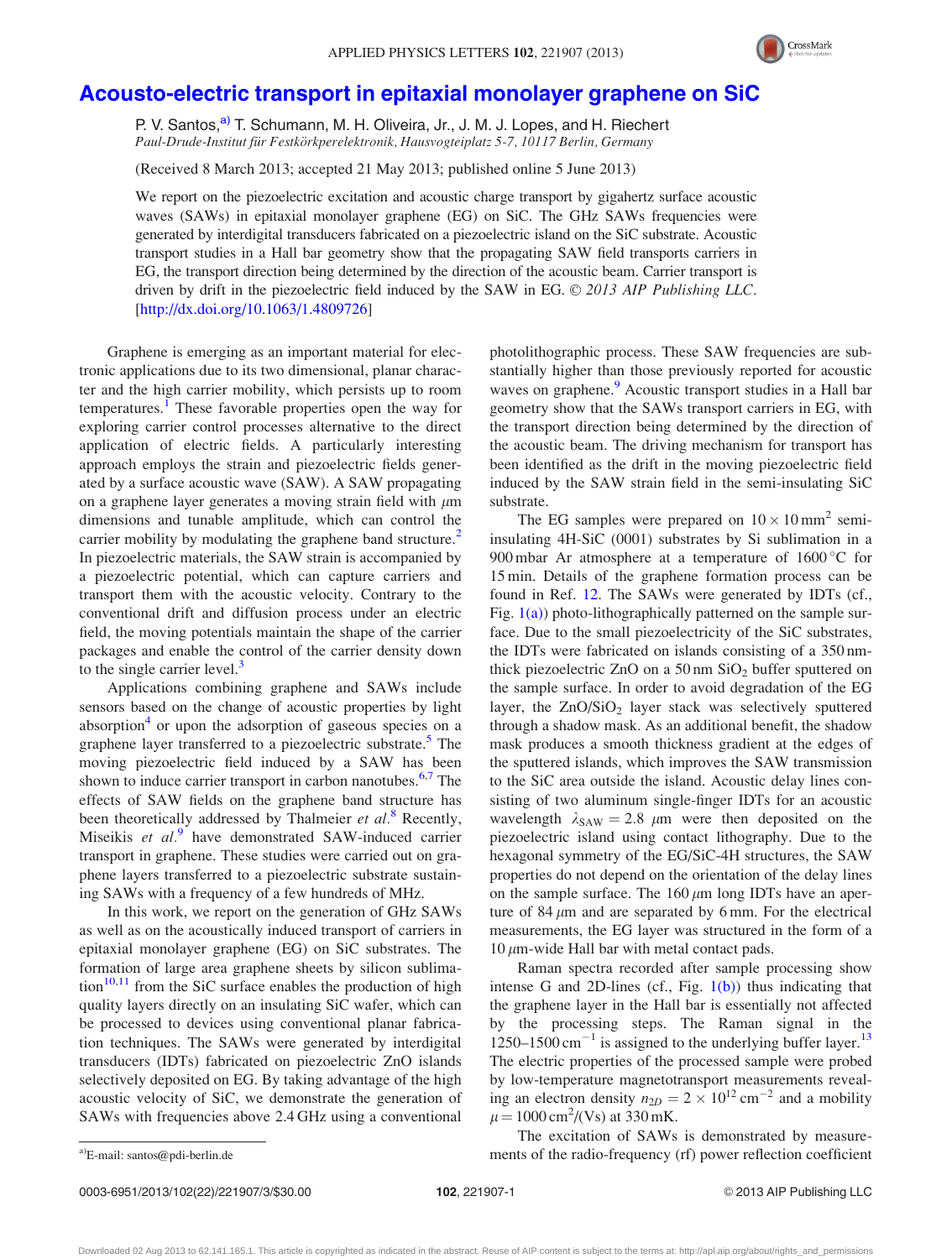<span id="page-2-0"></span>

FIG. 1. (a) Experimental setup for SAW generation on EG on 4H-SiC. The SAWs are generated by applying an rf-power to IDTs deposited on a piezoelectric ZnO island. The graphene layer is structured in the form of a Hall bar for acousto-electric measurements. (b) Raman spectrum measured on the Hall bar after sample processing showing the characteristic G and 2D peaks. The features between 1200 and  $1650 \text{ cm}^{-1}$  (BL) are attributed to the carbon buffer layer underneath EG. The full widths at half maximum of the G and 2D lines are 24 and  $37 \text{ cm}^{-1}$ , respectively. The SiC-background has been subtracted.

 $s_{11}$  for the SAW delay lines illustrated in Fig. 2(a).  $s_{11}$  corresponds to the ratio between the reflected and forward rf-power applied to the IDT. The dips in its spectral dependence signalize the conversion of electrical into acoustic power during the generation of the two Rayleigh modes with frequencies of 1.87 GHz (mode  $M_1$ ) and 2.40 GHz (mode  $M_2$ ). Mode  $M_1$  is the lowest energy SAW mode with acoustic energy strongly confined within the  $ZnO/SiO<sub>2</sub>$  stack, which has an effective acoustic velocity much lower than the one of the SiC substrate.  $M_2$  is an overtone with a longer field penetration into the substrate. The inset of Fig. 2(a) compares the measured velocity of the modes in the  $\text{ZnO/SiO}_2$ / SiC structure (symbols, obtained from the ratio between  $\lambda_{\text{SAW}}$  and the IDT resonance frequency) with the ones calculated using a continuum elastic model for the multilayer (lines).<sup>[14,15](#page-3-0),[20,21](#page-3-0)</sup> The calculations, which were carried out using the nominal thicknesses of the sputtered layers, slightly underestimate the SAW velocities. This discrepancy is probably due to an overestimation of the thicknesses of the layers sputtered through the shadow mask.

Experimental evidence for SAW propagation between the two IDTs was obtained by measuring the timedependence of the rf power reflection  $(s_{11})$  and transmission  $(s_{21})$  coefficients of the delay lines using a network analyzer with Fourier transform capability (cf., Fig.  $2(b)$ ). The  $s_{11}$ time profile shows an echo at twice the SAW transit time  $(t_t)$ between the IDTs due to SAW reflection at the opposite IDT. The peaks in rf power transmission coefficient  $s_{12}$  (for  $M_1$ ) at the delays  $t_t$  and  $3t_t$  correspond to one and three (triple transient) transit times, respectively. The weaker structure at



FIG. 2. (a)  $s_{11}$  radio-frequency (rf) power reflection coefficient for a delay line on an EG-coated 4H-SiC substrate. The inset displays the dependence of the calculated (lines) and measured (symbols) velocities for modes  $M_1$ and  $M<sub>2</sub>$  as a function of the ZnO thickness (the horizontal arrow indicates the SAW velocity in 4H-SiC). (b) Time delay profiles during acoustic propagation. The arrows mark the echo times for one  $(t<sub>t</sub>)$ , two  $(2t<sub>t</sub>)$ , and three  $(t<sub>t</sub>)$ SAW transits between the two IDTs as well as for waves which are detected after a reflection at the sample borders  $(t_t + t_r)$ . The curves are shifted vertically for clarity.

a delay  $t_t + t_r$  has been associated to a SAW, which is emitted by IDT<sub>1</sub> in the  $-x$  direction (cf., Fig. 1(a)) and then reflected at the sample border before being detected by  $IDT_2$ .

The acousto electric transport measurements were carried out by detecting the current I flowing between two Hallbar contacts, as indicated in Fig.  $1(a)$ . The experiments were performed at room temperature by chopping the rf-power applied to one IDT at a frequency of 400 Hz and synchronously measuring the current using a lock-in amplifier. The left and right panels in Fig. [3](#page-3-0) displays the frequency dependence of the acousto-electric current induced by modes  $M_1$ and  $M_2$ , respectively, measured for different nominal powers  $P_{\text{rf}}$  applied to IDT<sub>1</sub>. We confirmed that the conduction takes place through the EG layer (rather than through the underlying substrate) by carrying out control measurements on a sample, where the graphene layer was removed prior to the metalization process (curve "no EG" for  $P_{\text{rf}} = 17 \text{ dBm}$  in Fig. [3](#page-3-0)). The current completely vanished in this case.

The current induced by mode  $M_1$  increases monotonically with  $P_{\text{rf}}$  and becomes proportional to  $P_{\text{rf}}$  in the region of high acoustic powers (Fig. [4\)](#page-3-0). The current flow also depends on the SAW propagation direction, as illustrated in the curves of Fig. [4\(b\)](#page-3-0), which were recorded by exciting either IDT<sub>1</sub> or IDT<sub>2</sub> of the delay line of Fig. 1(a). The different current amplitudes in the two cases are attributed to differences in the transduction efficiencies of the two IDTs. Mode  $M<sub>2</sub>$  has a more complicated power dependence. The current in this case initially increases, reaches a maximum, and then